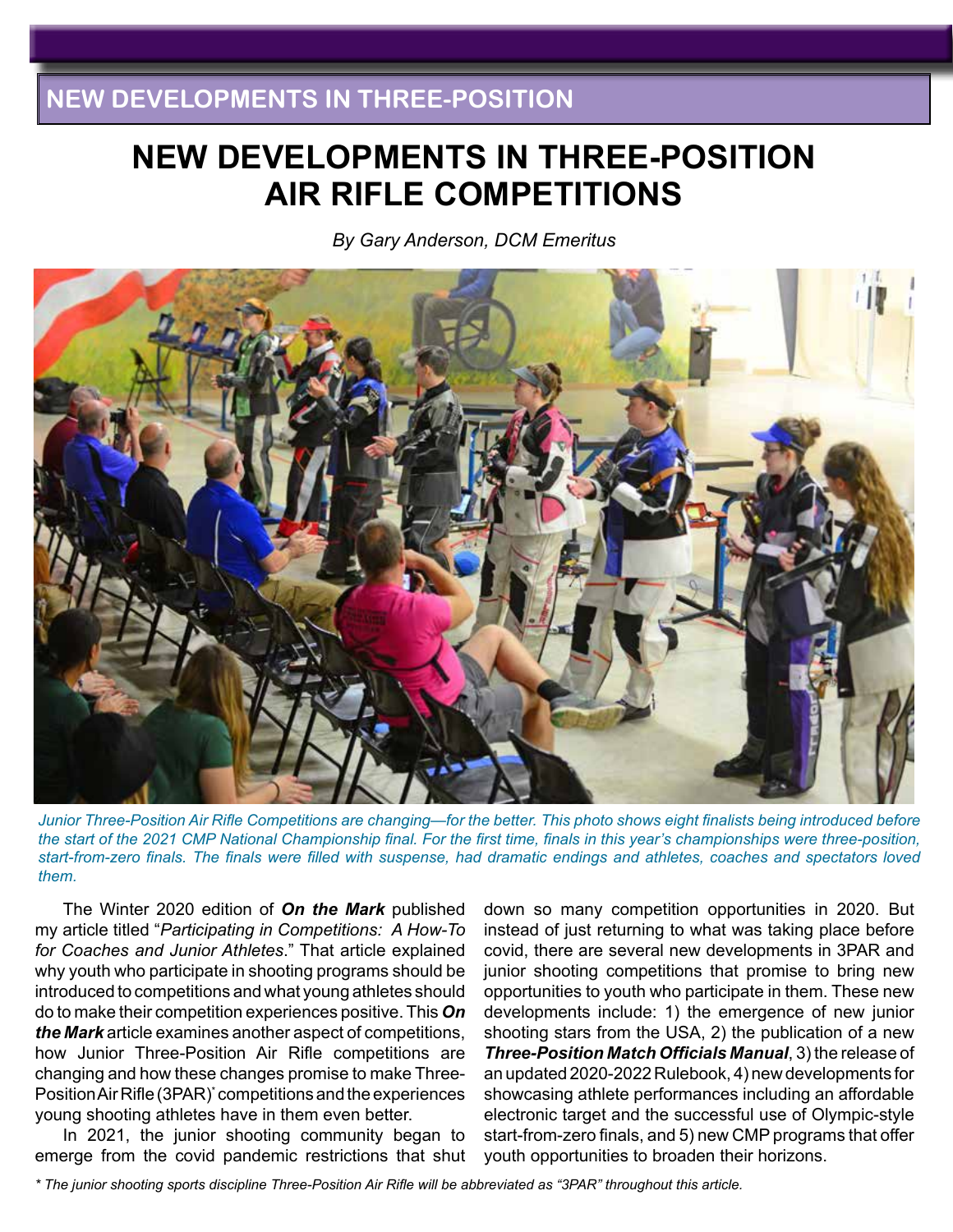#### *Winter 2021*

# **continued...**

### **America's New Junior Shooting Heroes**

Positive change begins with inspiration and hope. The successes USA juniors enjoyed in the 2021 Tokyo Olympic Games and the 2021 ISSF Junior World Championship should inspire junior athletes and program leaders to excel and give them confidence in the quality of our country's junior shooting programs.

In the Tokyo Olympic Games that took place this past summer, two American athletes who are still juniors, emerged as new shooting heroes. William Shaner from Colorado and Mary Tucker from Florida won Olympic gold and silver medals. Both are current student-athletes at the University of Kentucky. In the early stages of their development, both competed in 3PAR competitions. Mary Tucker earned Junior Distinguished Badge #1206 in 2017.

In the Olympic 10m Air Rifle Men event, Shaner shot the third best qualification score with a 630.8. In the final, he was third after the first five shots and then took the lead with a phenomenal 53.7 in the second series. He never relinquished that lead en route to a gold medal score of 251.6 and a new Olympic record. His worst shot was a 10.1 and he had only one of those. It is interesting to note that the silver medal winner in this event, Lihao Sheng of China, who finished 0.7 points behind Shaner, was just 16 years old. The gold and silver medal winners in this event were both juniors!

The 10m Air Rifle Women event was the first gold medal event in the entire Olympic Games. Mary Tucker shot the third best qualification score in that event with a 631.4 and finished sixth in the final. Her medal win came in a new Olympic event, the 10m Air Rifle Mixed Team event. She teamed with Lucas Kozeniesky, who had placed 6<sup>th</sup> in the 10m Air Rifle Men event. Their qualification score of 628.0 ranked 7th but that got them into the semi-final where their 418.0 score ranked second and qualified them for the gold medal match against Qian Yang (*she won the Games first gold medal in the 10m Air Rifle Women event and celebrated her 21st birthday just before the Games opened)* and Haoran Yang of China. The medal matches are decided by points. Both athletes fire single shots and the team with the highest two-person score receives two points. 16 points are needed to win. The Chinese team won the gold medal 17 to 13, giving Tucker and Kozeniesky the silver medal.

In the Junior World Championship in October, in Lima, Peru, Shaner won the 10m Air Rifle Men Junior gold medal in that Championship as well, while Tucker won two silver medals and one bronze in individual women junior rifle events. Overall USA juniors won four individual Junior World Championships and 21 total medals. Most young athletes in shooting already know about Shaner and Tucker, but junior





*The two most successful junior rifle shooters in the world in 2021 were USA juniors. William Shaner (top photo) won an Olympic gold medal in the 10m Air Rifle Men event. Mary Tucker (directly above) won an Olympic silver medal with her USA teammate Lucas Kozeniesky in the 10m Air Rifle Mixed Team event.* 

program leaders must now ensure that their successes are known by everyone who encounters their programs. Their 2021 Olympic and Junior World Championship performances were inspiring. They demonstrated how the best juniors in the USA can compete with the best athletes anywhere in the world.

## **New Three-Position Match Officials Manual**

With so many JROTC units, schools and junior clubs conducting 3PAR Matches, the CMP and National Three-Position Air Rifle Council decided that a guidebook or manual on how to conduct 3PAR Matches was needed. Its objective was to help junior program leaders apply best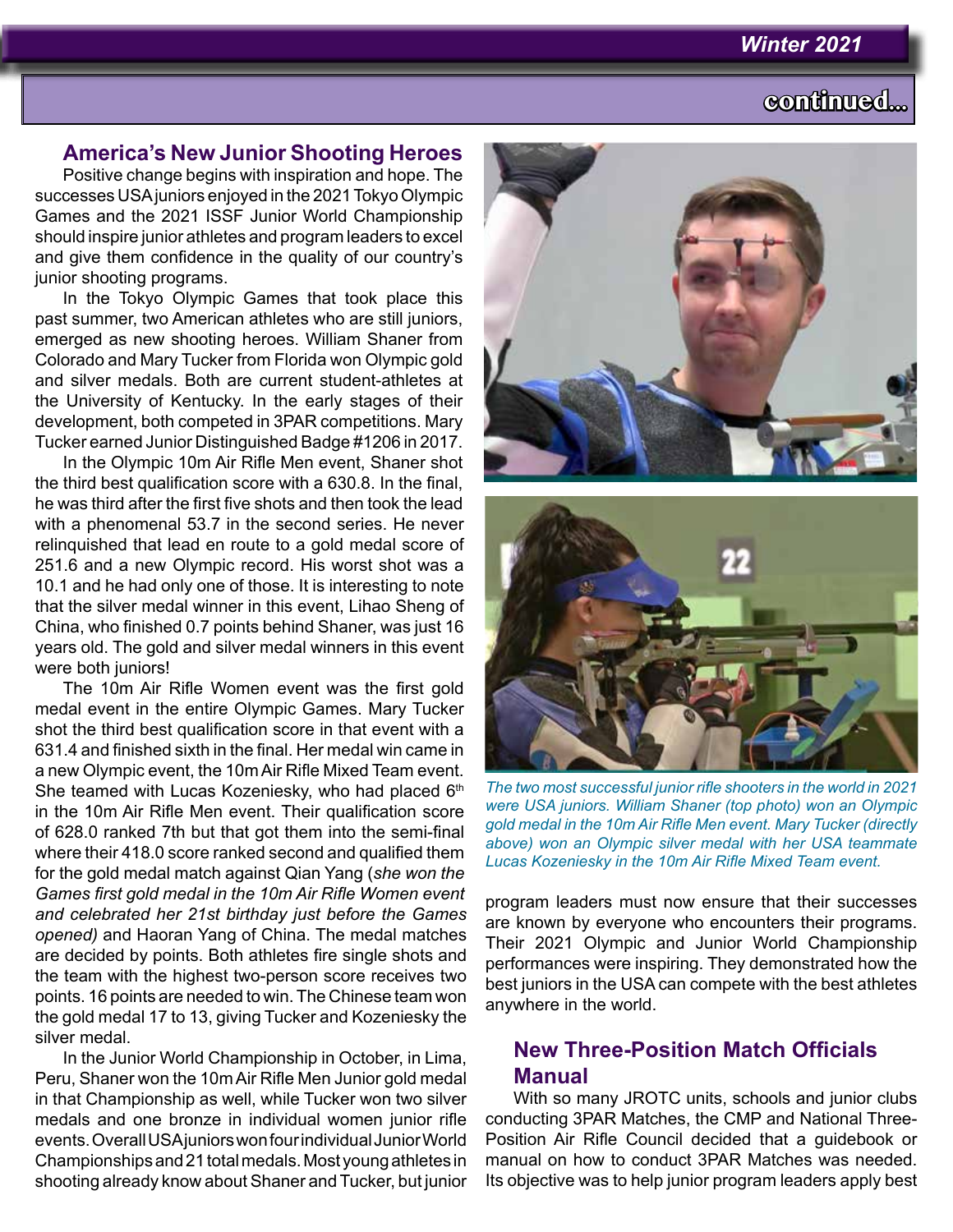## **NEW DEVELOPMENTS IN THREE-POSITION**

practice procedures while conducting their competitions. The result of this effort is a new *Three-Position Air Rifle Match Officials Manual*. The 76 page, spiral-bound, 5.5" x 8.5" manual was designed so match officials could carry it with them and consult it whenever questions come up. Here is a partial list of topics covered in the manual:

- 3PAR Values and Principles
- How to use the 3PAR Rulebook
- Guidelines for serving as a Match Official
- Requirements for operating safe air rifle ranges
- Procedures for conducting 3PAR competition firing
- Range Officer scripts and standard range commands
- How to resolve issues that arise during match firing
- Electronic target operations
- Procedures for resolving EST complaints and protests
- How to conduct finals
- Scoring and results operations (for Orion and manual scoring)
- Rule violations and protests
- Awards and award ceremonies
- How to plan and organize 3PAR competitions
	- **THREE-POSITION AIR RIFLE MATCH OFFICIALS MANUAL** Published by the National Three-Position Air Rifle Council and the Civilian Marksmanship Program as a Guide for Three-Position Air Rifle Match Officials C Civilian Marksmanship Program, 2021

*This new 76-page manual contains detailed instructions, procedures, and tips for running Three-Position Air Rifle Matches. Copies are available on request from the CMP at no cost. Send requests to 3PAR@thecmp.org.* 

- Equipment control testing
- Model forms for match operations

Anyone who serves as a 3PAR Match Official should obtain and study the sections of the manual that are relevant to match functions which they fulfill. Copies are available from the CMP at no cost. Send requests for the *Three-Position Air Rifle Match Officials Manual* to 3PAR@thecmp.org.

## **New Updated 3PAR Rulebook**

The *National Standard Three Position Air Rifle Rules* are the governing document for 3PAR competitions. Every 3PAR Match Official should become intimately familiar with this rulebook and carry a copy with them whenever they work a competition. A new edition of this rulebook was released in August 2021 so be sure to obtain this latest edition. Download the *13th Edition 2020-2022 National Standard Three-Position Air Rifle Rules* at https:// thecmp.org/youth/air/national-standard-three-positionair-rifle-rules/. Printed copies can also be ordered from CMP, or you can download and print your own rulebook.



*One of the best ways for Match Officials to carry a rulebook is to save the rulebook on a tablet or cell phone. Electronic search features are usually faster and easier to use than printed indexes.*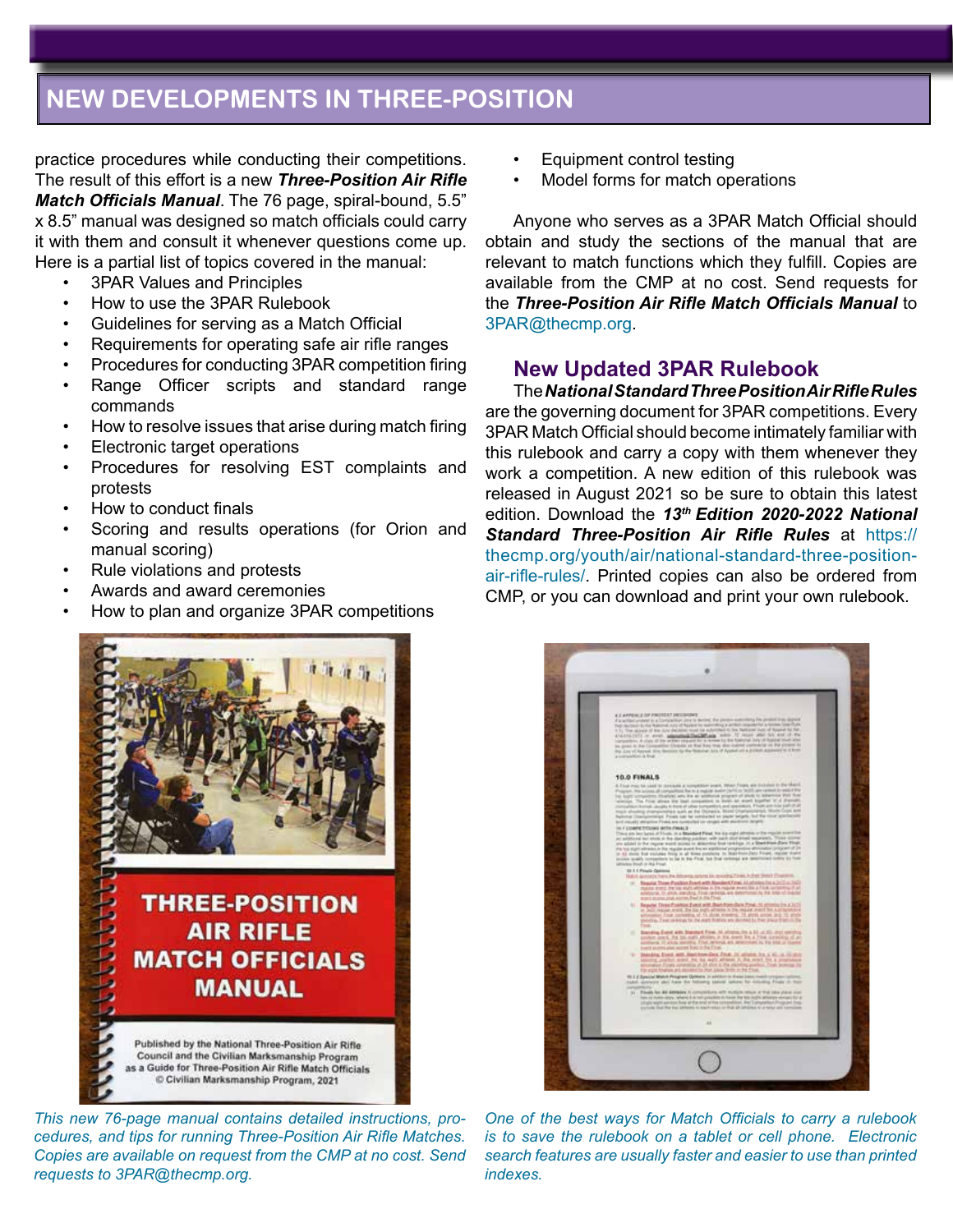# **continued...**

There are some changes in the latest edition that Match Officials will want to note:

- **• Automated Range Commands**. New Orion Athena electronic targets have red/green **START/ STOP** signal lights on top of each target and display current range commands on each athlete's monitor. Rule changes permit the use of these visible signals to conduct range firing. A Range Officer script for conducting firing with automated range procedure signals is included.
- **• New Crosman CH2021 Sporter Air Rifle**. Crosman's latest model competition rifle was added to the list of approved sporter class air rifles. Crosman Challengers already dominate sporter class competitions, and this new version provides further improvements. The maximum allowable cost for approved sporter air rifles was increased from \$600 to \$650; that price ceiling had not changed in five years (2016). Since the CH2021 has a detachable fore-end riser, a maximum foreend depth of 100 mm was added for sporter air rifles.



*The new Crosman CH2021 sporter class air rifle*

- **• Decimal Scoring**. Match sponsors that use either Orion (VIS) scoring<sup>\*</sup> or electronic targets now have the option of using decimal scoring (tenth ring scoring) in their competitions. Decimal scoring has a strong appeal to many juniors and their coaches because this is how Olympic and international air rifle events are scored.
- **• Virtual CMP Cup Matches Authorized**. Covidrelated travel restrictions impacting many 3PAR teams led the National Council to authorize virtual CMP Cup Matches. Virtual matches allow participating teams to shoot on their home ranges or on designated, decentralized ranges as a means of reducing or eliminating travel requirements. The use of Orion (VIS) scoring or electronic targets is necessary to ensure uniform scoring. Virtual CMP Cup Matches continue to be authorized because they fulfill an important need in areas where greater travel distances make them a practical option for offering accessible matches.
- **• EST Protest and Complaint Procedures**. Previous rules for resolving electronic target scoring issues were based on ISSF rules developed for older acoustical-sensing targets. Newer electronic targets offer simpler issue resolution procedures. For example, the shot validation procedure on Athena targets makes it unnecessary to direct athletes who protest a score value or claim a missing shot to fire an additional shot. The updated rules also include procedures for adjudicating missing shots on KTS targets that do not have witness strips. If your range has electronic targets, check these new rules carefully to be sure you are applying rules applicable for your EST system.
- **• Options for Conducting Finals**. The options for scheduling and conducting either standard finals (Ten additional shots for the top eight finalists) or start-from-zero three-position finals were expanded. Detailed rules and Range Officer scripts for conducting start-from-zero three-position finals are now included.
- **• Technical Rule Changes**. The updated rules also include numerous, mostly minor, technical clarifications. Match Officials need to look for changes (marked in underlined red type) in the rulebook to be sure they are aware of any rule changes that impact their duties as a Match Official.

## **Start-from-Zero Finals and Showcasing Athlete Performances**

Everyone who was present for the individual final for the 2021 National 3PAR Junior Olympic Championship surely remembers its dramatic ending. For the first time, the 2021 National 3PAR Championships used start-fromzero finals. The top eight athletes in the 60-shot threeposition events advanced to 45-shot three-position finals where the top eight places were decided solely by how athletes finished in the final (*60-shot scores do not carry forward in start-from-zero finals*). In this final, finalists shoot three 5-shot series kneeling, three 5-shot series prone, two 5-shot series standing, and then progressively eliminate the lowest ranking athletes as the last five shots standing are fired one shot at a time. Only two athletes remain for the last shot which decides the gold and silver medals.

In the Junior Olympic final, two outstanding young athletes, Katie Zaun from North Dakota and Emme Walrath from Wisconsin remained to contend for the gold and silver medals with one shot remaining. Zaun had a 1.2-point lead, but her 9.6 and Walrath's spectacular 10.8 left the

*\* The Orion Scoring System, Athena electronic targets were designed, produced and marketed by Dr. Erik Anderson, the author's son.*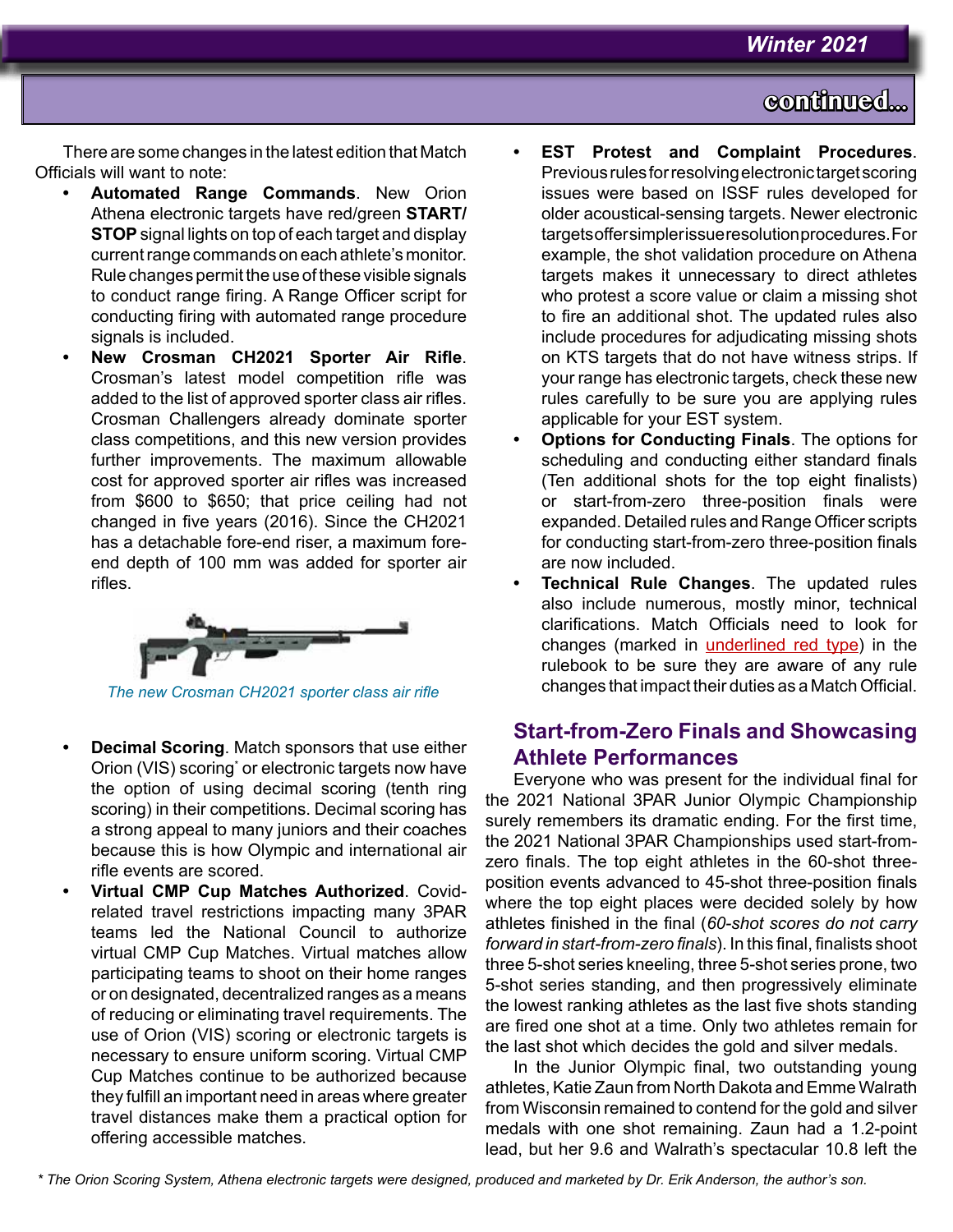# **NEW DEVELOPMENTS IN THREE-POSITION**

# **THE LAST SHOT IN A START-FROM-ZERO FINAL**



*Rylie Passmore (on left) and Emme Walrath (on right) battled it out during the National CMP 3PAR Final at Camp Perry. The photos show them firing their last shots and sharing an embrace after Walrath prevailed.*

two athletes tied. Ties are broken by a sudden death shootoff, where Walrath prevailed 10.4 to 10.1, to take the gold medal. No youth sport offers drama and excitement that is any better than that, and it took place in a 3PAR National Championship competition.

The memorable finish in this final occurred because 1) the match sponsor (CMP) had a range equipped with **electronic targets,** 2) the range accommodated lots of spectators, 3) a **start-from-zero final** was used to decide final place finishes, 4) two **highly skilled athletes** performed exceptionally well under tremendous pressure, 5) the range had a **visual display system** where spectators could instantly see every score and athlete rankings after every shot and 6) the Chief Range Officer and Announcer kept the final running smoothly and the audience informed. These are all things match sponsors can build on to better showcase the drama and excitement inherent in youth shooting.

**Electronic Targets (EST)**. The future in shooting is electronic targets. Everyone is familiar with EST advantages, with instant scores visible to competitors, spectators, and online audiences. However, until now, high costs have prevented almost all 3PAR ranges from installing EST. EST have been mandatory in Olympic and World Championships for 30 years and they are now standard for NCAA college rifle competitions in the U. S. Major junior championships conducted on CMP, USA Shooting and USAMU ranges have used EST for the past 20 years. A few junior programs were able to raise the funds needed to purchase EST but for most junior clubs and schools, EST were simply too expensive. A new development within the last year is changing that--the introduction of Orion Athena electronic targets (http://www. orionscoringsystem. com/orion/Home.aspx), which sell for \$1,500 per firing point. This target is already making it possible for many more school and club teams to enjoy EST





*The Athena electronic target (above) and an image from the Athena athlete monitor.*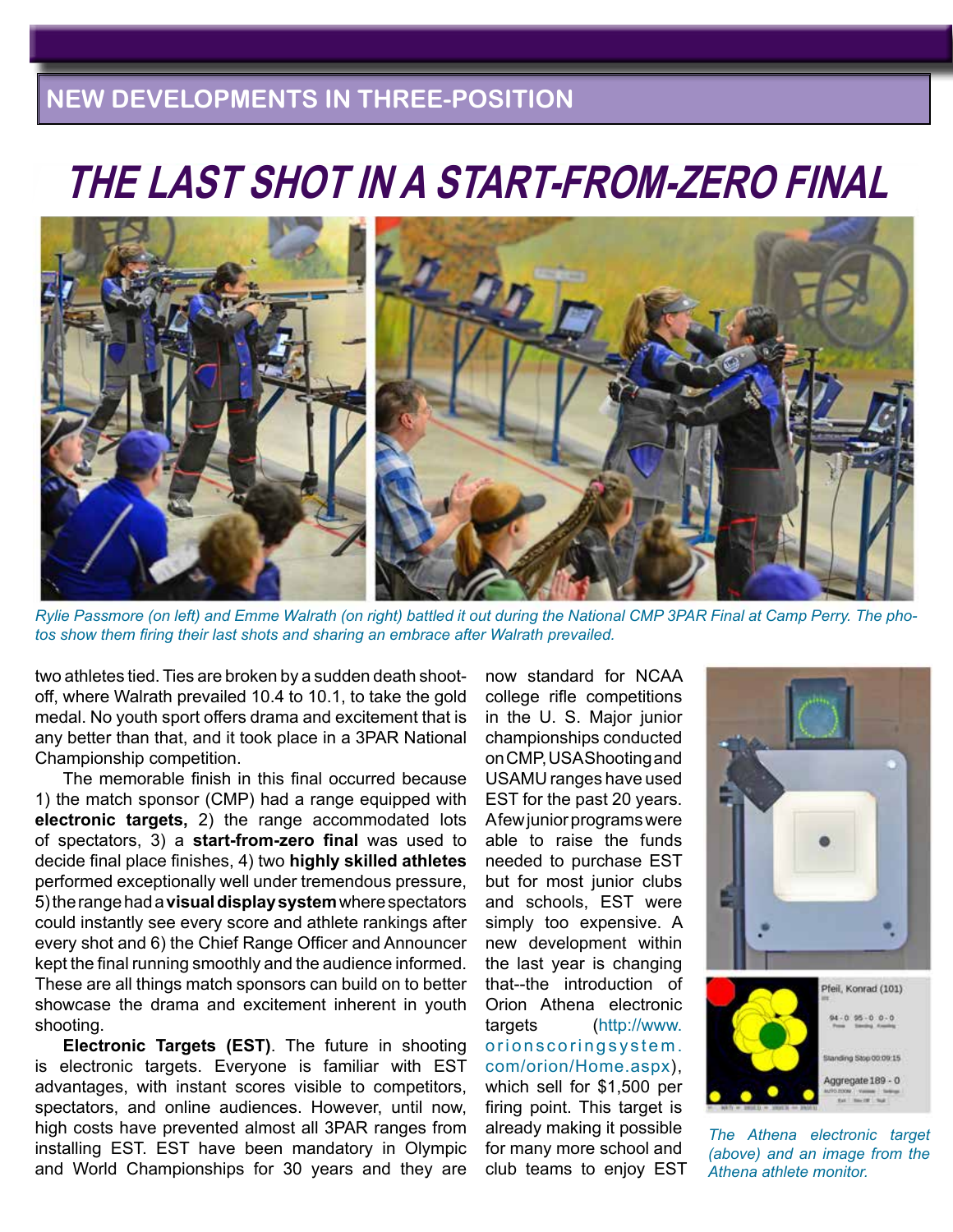# **continued...**

benefits. Several hundred of these new targets have now been installed in ranges all over the country and are being used to conduct many 3PAR Matches.

**Accommodating Spectators and Score Display Technology**. Anyone who says shooting is not a spectator sport doesn't know shooting. The problem is not that shooting lacks spectator appeal but that we haven't been very good at accommodating spectators or displaying athlete performances and scores. The first step in changing this is for 3PAR match sponsors to take steps to acquire score display technology and simultaneously make room for spectators on their ranges.

**Score Display Technology**. Modern EST installations have software that supports the public display of scores, usually with graphic displays of shots. The Orion VIS Scoring System for paper targets also supports the display of ranked results and a leaderboard. To display scores for spectators, the range's main computer needs to be connected to an OLED, LCD or plasma display panel that is large enough for spectators in the range to read scores and rankings.

**Accommodating Spectators**. Most shooting ranges were not designed to accommodate spectators, but even ranges with limited space behind the firing line or with an adjacent assembly room have some space for spectators. Match sponsors should make conscious efforts to include spectators in their planning. By installing a visual display panel and providing a few chairs, it is possible to start a spectator program. At first, spectators may only be family members and school friends but if you give them a good experience more will come.

**Start-From-Zero Finals.** The so-called standard final in 3PAR shooting with ten additional shots in standing for the top eight competitors has been used for 3PAR championships for more than 20 years, but that format has not been used in international competitions since 2012. The new international norm for finals is the startfrom-zero format, with progressive eliminations, 24 shots in a standing final or 45 shots in a three-position final. The problem with progressive elimination finals is that they require electronic targets. With major electronic target installations at Camp Perry, Anniston, Fort Benning, Colorado Springs, and the CMP mobile range, and with several hundred electronic targets now being installed on junior program ranges, the possibilities for conducting start-from-zero final are expanding. The CMP's use of start-from-zero finals during last summer's National Junior Olympic and CMP 3PAR Championships was well received and will continue. As more ranges acquire electronic targets, their competition plans should include



*Electronic display panels like this Spectator Display Module for Athena EST can keep coaches and spectators fully informed about match progress.* 

conducting start-from-zero Olympic format finals. These finals are one of the best ways to present the true drama of target competitions and make shooting a better spectator sport.

## **New Opportunities for Growth — CMP Smallbore and Air Gun Programs**

New developments in other CMP programs also offer many 3PAR athletes opportunities to broaden their horizons by participating in air rifle standing and smallbore rifle position competitions. These opportunities are especially important to junior athletes who hope to shoot in college



*An ideal range configuration to accommodate spectators: Bleachers or chairs for spectators and an LCD panel (top center) showing results. This Sporter Class Final took place at the CMP Competition Center at Camp Perry.*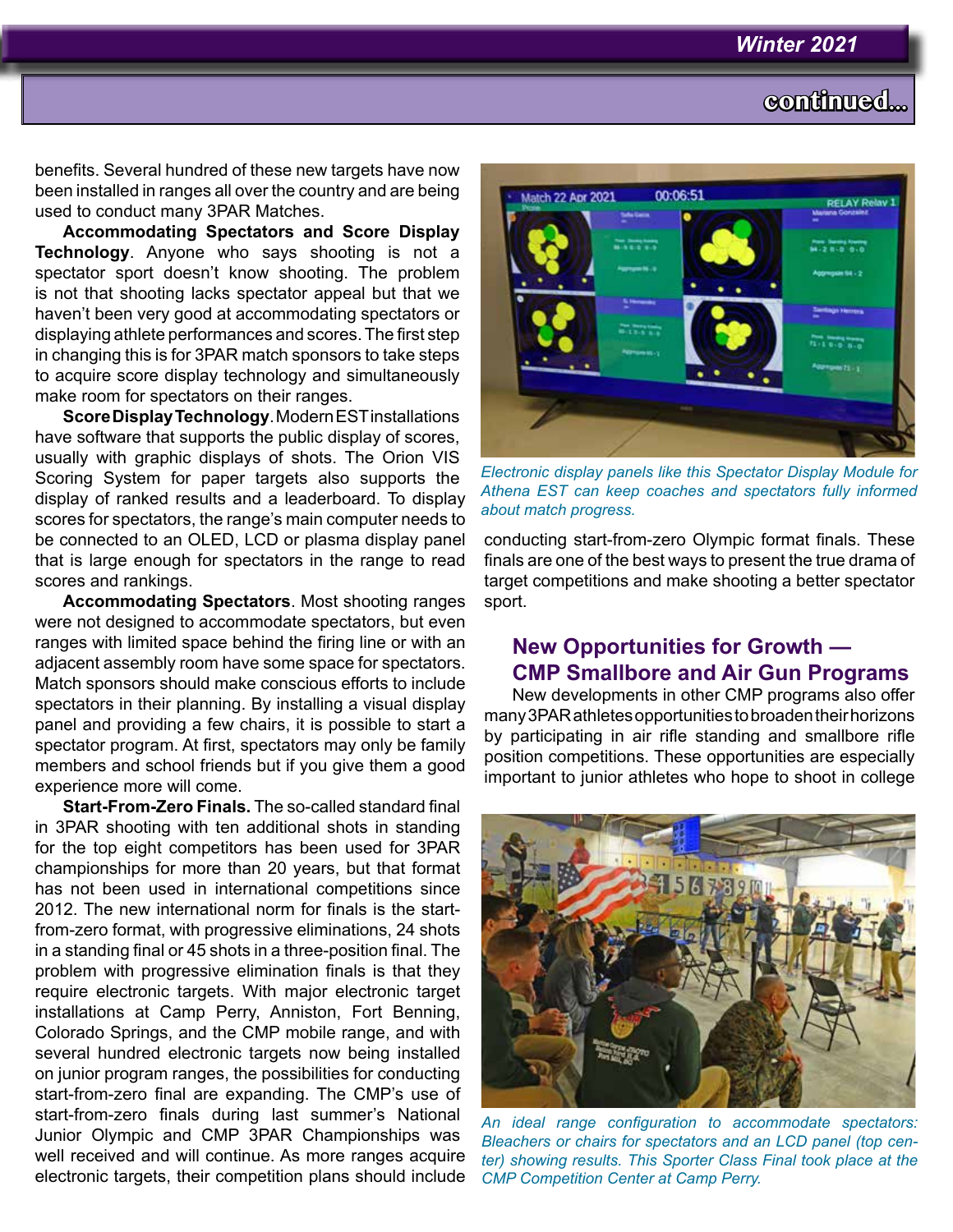# **NEW DEVELOPMENTS IN THREE-POSITION**



*Many 3PAR athletes who come to the National Matches at Camp Perry now are also able to compete in 50m position championships like this National Smallbore Rifle Position Championship.*

because in college rifle competitions, team members shoot two events, 60-shot air rifle and 60-shot 3-position smallbore rifle. As a result, most college rifle coaches prefer to recruit athletes with records of success in both air rifle and smallbore position. Juniors who have the skills to shoot in college, and who have access to smallbore equipment, will be able to expand their competitive resumes by including these CMP program opportunities in their 2022 competition plans:

• The **Camp Perry Open**, which previously was a popular January air gun only competition, with threeposition and standing events, was moved to May in 2021. By holding this competition in May, it was possible to also offer a 50m 3-position smallbore rifle event, in addition to traditional 10m 3PAR and 60-shot standing events. For juniors who have access to smallbore rifle equipment, that gave them another opportunity for a high quality smallbore position match. And with more high level smallbore position matches being offered, more juniors will be encouraged to also try smallbore competition. The 2022 Camp Perry Open will take place on May 13-15 and will include a 50m smallbore rifle position event.

• **New CMP Air Rifle/Air Pistol Competition Rules**. The CMP Rules Committee recently approved a new

rulebook, *CMP Air Rifle and Air Pistol Competition Rules*. The new rulebook will go into effect in 2022 and allow the CMP to sanction 60 shot air rifle and 60-shot air pistol competitions. These rules are closely modeled after ISSF rules. They require, for example, air rifle events sanctioned under these rules to use decimal scoring. Either electronic targets or paper targets with Orion VIS scoring are needed to do that. However, the Orion system now dominates the scoring of 3PAR



*The CMP will have a new air gun rulebook in 2022.*